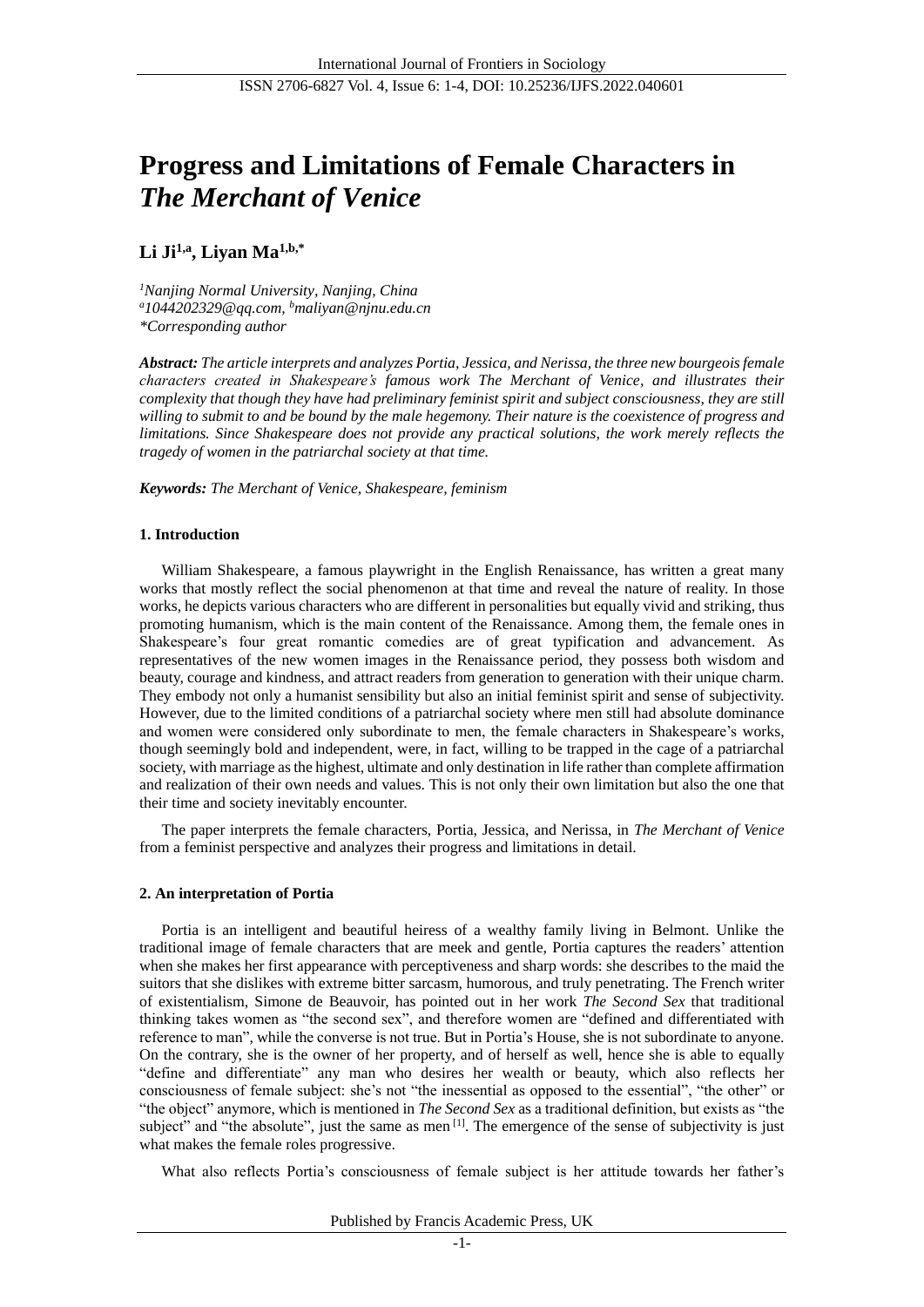#### ISSN 2706-6827 Vol. 4, Issue 6: 1-4, DOI: 10.25236/IJFS.2022.040601

selecting a husband for her. Though the father has passed away, he leaves her three caskets, which are made of gold, silver and lead respectively, and as long as the suitor chooses the right one, he can then marry the heroine. However, during the whole process which decides her marriage and fate, Portia herself is not given any freedom to choose by her own will. Thus, she inevitably complains about it: "G me, the word 'choose'!" For she can neither choose to marry someone she loves, nor to refuse the proposal of anyone who chooses the right casket with her portrait in it, even if she dislikes him. Out of discontent, Portia goes so far as to say, "so is the will of a living daughter curbed by the will of a dead father." Though may seem unfilial, it is actually a true and frank statement of the situations of women in the patriarchal society at that time: they had no right of speech at all, and can only follow men's arrangements in a subordinate position. Portia's complaint is an indication that she has awakened a part of feminine consciousness, and is brave enough to question and challenge the constraints imposed on women in the patriarchal society. Though her protest remains only in speech level for the time being, it is still precious.

The most exciting part of the whole play is undoubtedly the scene in the court of justice, which adds to much more charm of Portia, who has already been notable for her boldness and cleverness. When all the men present are at a loss as to what to do about Shylock's demands, Portia, dressed as a young male lawyer, comes and defends for Antonio. She quickly and easily seizes on a flaw in Shylock's bond with Antonio, leads him into her "trap", and eventually wins the case and saves Antonio's life. During the whole process, she shows her great intelligence and competence to the top of her bent. Calm as she is, she plays cat and mouse with Shylock and cleverly makes use of the loopholes, which makes her more attractive and overshadow any of the men in the court. Shakespeare makes it clear that even under the social conditions of the time, women could still escape from home workload and make a difference in other areas. And Portia's consciousness of female subjectivity is even more fully expressed in this scene. If the two details before indicate Portia's awakening but merely through words, her defending for Antonio in court have been progress in act, as she is not only conscious of her own identity, but is also able to participate in the transformation of social life in a unique way, affirming and realizing her own needs and values<sup>[2]</sup>.

But just as Belmont, where Portia lives, is made up by Shakespeare from the French words, "bel" and "mont", meaning "beautiful" and "great mountain" respectively, it is also a paradise which represents the author's ideal society, wonderful but short-lived. Ultimately, it is bound by the social conventions and goes back to the cruel reality.

Although Portia is unhappy that her father has left her marriage to be decided unilaterally by the suitor's choice of caskets, she does not fight against this decision and chooses to accept and obey it. And though she treats the other suitors as equals, when her beloved Bassanio selects the leaden casket containing her portrait, knowing that he can be her husband, she becomes no longer confident and independent as she is before. Firstly, she belittles herself, saying that she's neither beautiful nor wealthy enough to marry him, and "the full sum of me is sum of nothing". Then she willingly surrenders herself to a subservient position, and treats her husband as her "lord", "governor" and "king", saying "Myself and what is mine to you and yours is now converted: but now I was the lord of this fair mansion, master of my servants, queen o'er myself; and even now, but now, this house, these servants, and this same myself are yours, my lord." Portia's humble and submissive confession to win her husband's heart is so different from her opening image that it inevitably makes the readers disconcerted. Yet in fact, it is not hard to understand her self-contradictory behaviors: Despite the certain progress and awakening, Portia has not been able to break free from the shackles of patriarchal thinking however. She even takes them for granted and put them on of her own accord. The defence in court also exemplifies this point. It is true that the more brilliant she is in this scene, the more ironic the readers feel, because the whole thing happens all based on the premise that she is dressed as a man. Before heading to court, she says to her maid, "but in such a habit they shall think we are accomplished with that we lack". In other words, all they lack is not wisdom, kindness, wealth, or any other thing that is important, but the identity of being a man. Only when she is treated as a male that her intelligence can be recognized and that she can be considered as a capable person. This is undoubtedly extremely ridiculous, and even pathetic, but what is regrettable is that Portia embraces the idea, and also the belled yoke behind it.

#### **3. An Interpretation of Jessica**

Shadowed under the radiant shine of Portia, an important female character, Jessica, is often overlooked in the analysis of Shakespeare's plays. It is true that the initial awakening of female selfconsciousness of her is less direct and intense than of Portia, but it is equally worthy of recognition.

#### Published by Francis Academic Press, UK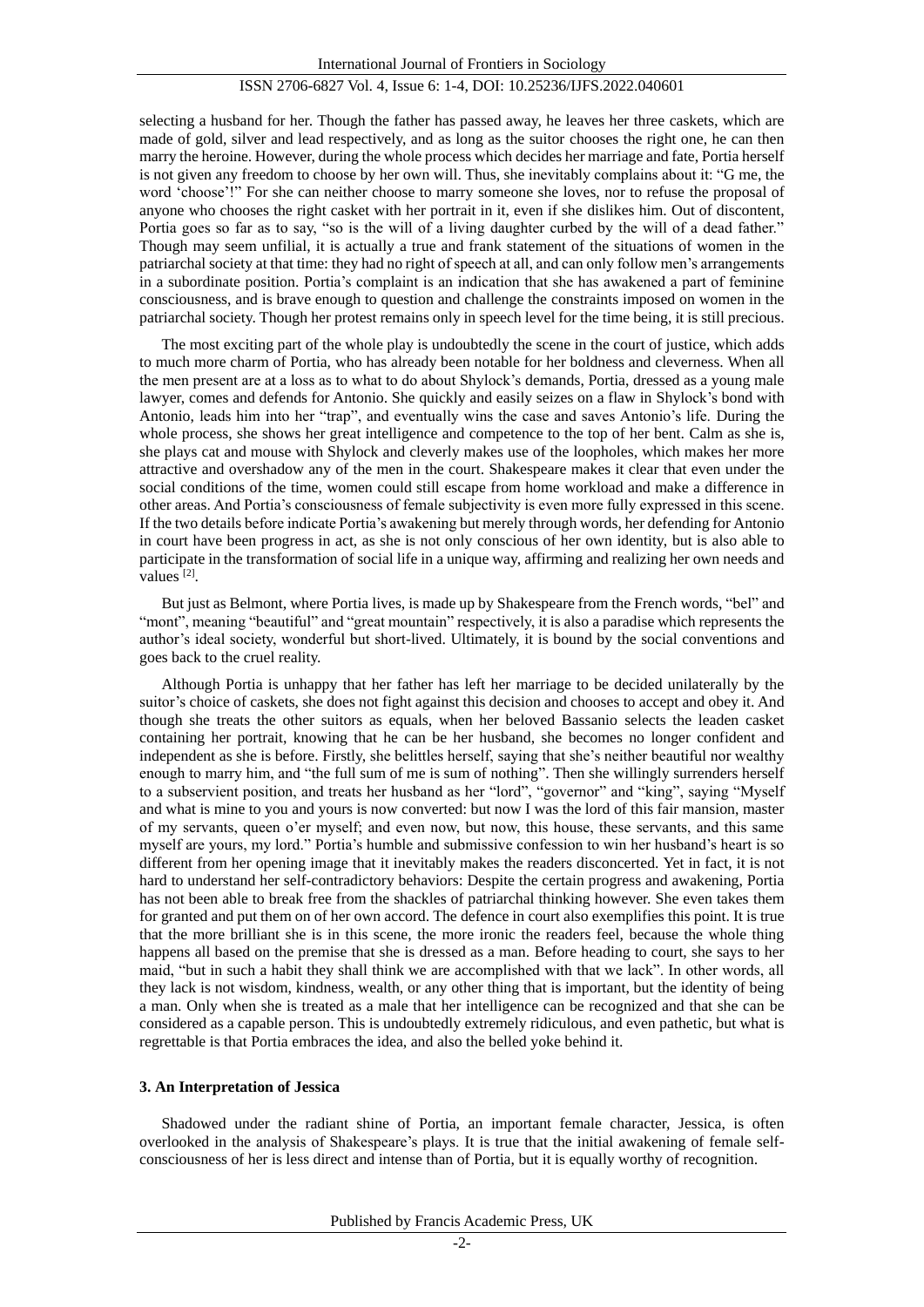#### ISSN 2706-6827 Vol. 4, Issue 6: 1-4, DOI: 10.25236/IJFS.2022.040601

Despite the fact that Shylock is her father, Jessica is always ashamed of his selfish and callous behavior. She once frankly told Launcelot, the servant of her family, that she thought her house is hell, and that "though I am a daughter to his blood, I am not to his manners", showing that she has her own independent consciousness and personality, and is not a subordinate who is subservient to her father with no capability of judging right from wrong. Later, in order to escape from this kind of depressing and miserable life, she writes to her lover, Lorenzo, of her own accord, and proposes that they should elope. In her letter, she makes arrangements for her elopement clear and watertight, which shows her intelligence and carefulness. They involve changing into a servant's outfit so as not to attract attention, taking her father's one chest of jewellery to ensure her prosperity after her elopement, and teaching Lorenzo how to pick her up from Shylock's house, which is the only thing that he needs to do during the whole process. His passivity highlights Jessica's boldness and rebellion in her pursuit of true love and freedom, and her decisiveness in daring to defy the bondage of patriarchal society, which are important manifestations of her preliminary awakening to female self-awareness [3].

What is equally unfortunate, however, is Jessica's inadequate consciousness of female subjectivity, and her very one-sided rebellion against the patriarchal society. The servant in the play, Launcelot, has joked about Jessica's mother twice, claiming that the mother must have fornicated with a Christian to have such a kind daughter. The statement in itself is demeaning to the virtue of Jessica's mother, and also ignores mothers' value and their genetic effects on children. Certainly, it is a denial of Jessica herself as well, as if she is completely incapable of thinking by herself. But Jessica does not react to the unreasonable jokes, but only retorts to another statement that "the sins of the father are to be laid upon the children", saying "I shall be saved by my husband; he hath made me a Christian". Regardless of whether the sins of parents have anything to do with their children and whether they need to bear the consequences; even if they do, Jessica is not thinking about escape the shadow of her father by her own virtue, but instead put herself in a subordinate position by hoping to be a Christian's wife and seeking refuge in her husband. This reflects her limitations that her rebellion against the authority of her father is based on a total dependence on the authority of her husband, or rather than fighting against the patriarchy, she is actually trying to make use of her husband to get rid of her father and the identity as a Jew, in order to escape from the fate of being humiliated and discriminated against. Hence what she does appears to be rebellious and daring, yet at the same time it is a kind of humble submission, of backwardness and conservatism. She tries her best to break free from the shackles of male control, but only to step willingly into another cage to put them back on.

#### **4. An Interpretation of Nerissa**

Nerissa is Portia's maid, ending up in the play marrying Bassanio's friend, Gratiano. She is to some extent influenced by Portia's thoughts and behaviors, thus possessing preliminary progressiveness, but more in the role of a reminder of the patriarchy society, calling the heroine back to the male-dominated reality again and again.

Nerissa accompanies Portia both when she attends the court dressing as a man, and when she makes fun of her husband after the court. Although she does not play a leading role throughout the process, her boldness to act in such an unconventional way in the face of the social conditioning of that time is evident. Moreover, she is only the maid of a wealthy family, and does not have Portia's status and wealth to back her up though having a good relationship with the master. So, it is rather rare that given the social circumstance, she still manages to do so.

And yet, Nerissa's limitations are also more obvious than those of the other two female characters. When Gratiano says that he wants to bet a thousand dollars on which of Portia and Nerissa can give birth to a boy first, the maid's first reaction is "What! And stake down?", rather than questioning the reasonableness of the bet itself, suggesting that she does not realize that it is not appropriate to make such a bet, or just a joke. In addition, she often implicitly persuades Portia to submit to male power. When Portia makes her first appearance and complains that her father's will shackles her freedom to pursue love and marriage, Nerissa says, "Your father was ever virtuous, and holy men at their death have good inspirations." Although it is an attempt to console Portia, it is also an assertion of her father's authority, reflecting her inner deference to patriarchal authority to the extent that she automatically rationalizes things that are unreasonable, and convinces not only herself but also others to accept it as willingly as she does. And near the end of the play, Nerissa accompanies Portia on her triumphant return from court, and on the way a conversation takes place. The master sees the lights in the hall and hears the music from afar, and can't help but admire them as more beautiful than ever. At that time, she has just made a splash in court, so the admiration for the lights and music in her house is also an implicit affirmation of her

Published by Francis Academic Press, UK